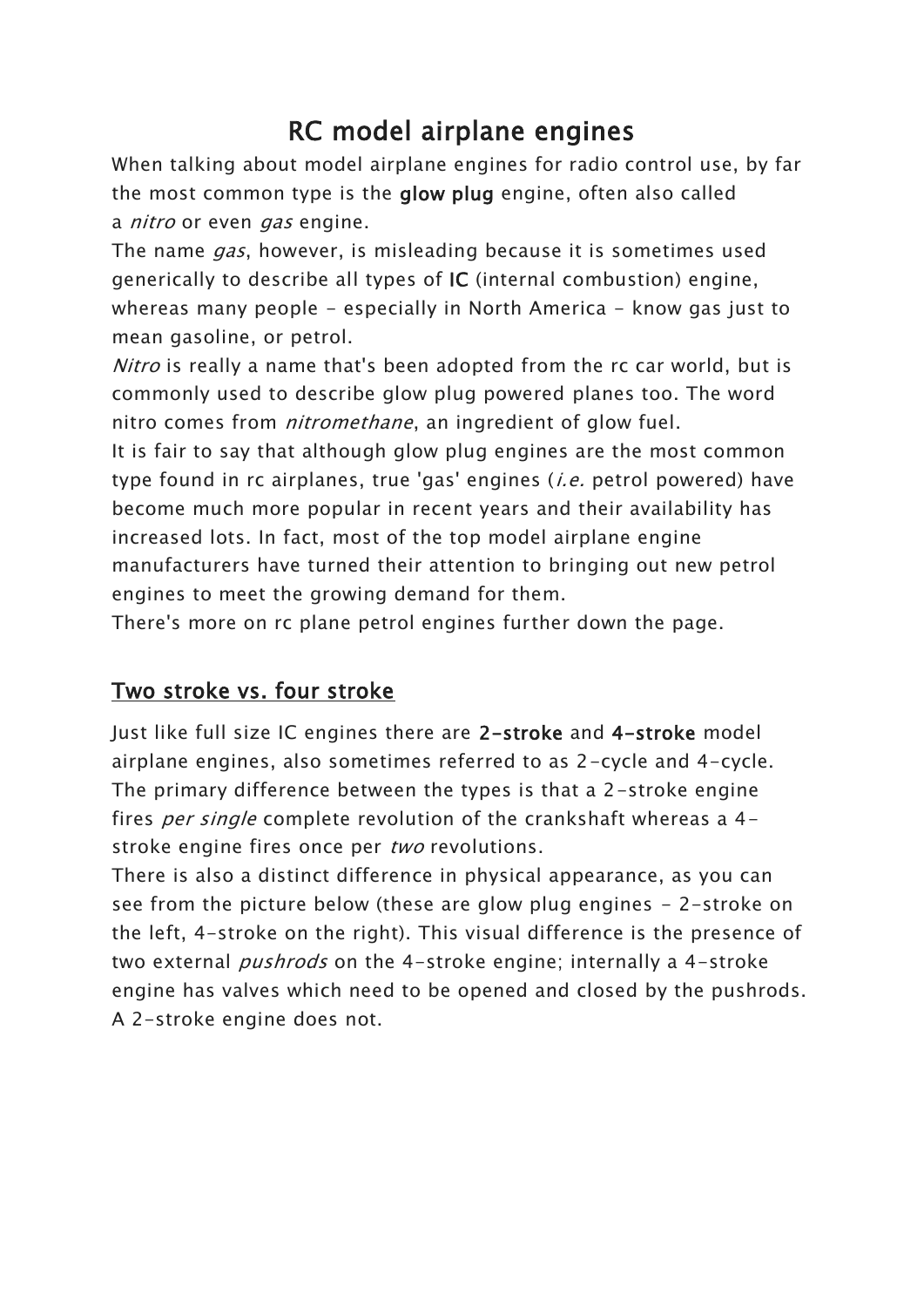

Above: 2-stroke & 4-stroke model airplane engines.

2-stroke model airplane engines have long been the more common of the two types. They produce more power for their size and are much more 'user-friendly' *i.e.* easier to maintain. They are also cheaper to buy because manufacturing costs are so much lower due to their relative simplicity.

The majority of IC training airplanes will be designed around using a 2 stroke engine rather than a four.

But with that in mind, it's perfectly okay to put a 4-stroke engine in any suitably sized IC plane. Indeed, rc plane manufacturers usually specify two different engine sizes for their planes - one for each engine type. It's worth noting that, because 2-strokes produce more power for their size than 4-strokes, a 4-stroke engine size recommendation will always be bigger. For example, a '46' size 2-stroke could be replaced with a '61' size 4-stroke. More on engine sizes further down the page.

A 4-stroke engine produces more torque at lower revs and also produces less noise, and the noise it does produce is at a lower frequency. Because of this more realistic sound, it is quite normal for 4 stroke engines to be used in scale rc airplanes *i.e.* planes that have been modelled from a real airplane type.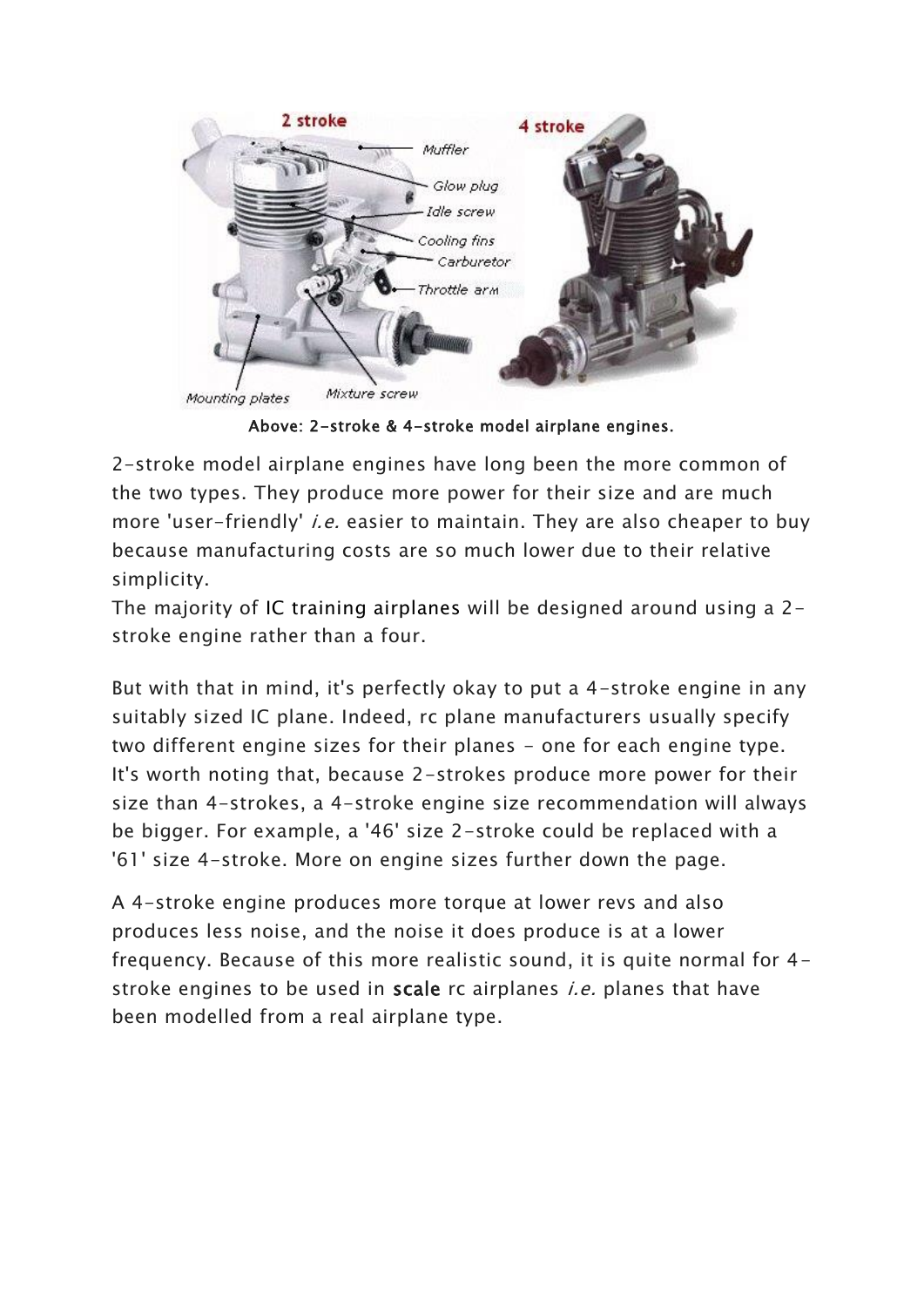

While talking about scale planes, don't

think that a single cylinder engine is your only choice. Multi-cylinder engines are widely available these days, up to huge radials like this seven cylinder one from Evolution, shown left. Now *that's* a model airplane engine!!

# Model airplane engine sizes

All glow plug rc model aero engines, whether 2-stroke or 4-stroke, are expressed as a certain size. This size refers to the engine's capacity in terms of 1/100th of a cubic inch but is usually expressed as just the number eg a .40cu.in. engine would be referred to as a 40 and a .61cu.in. engine would be called a 61.

It's also worth noting that the airplane itself will likely be referred to with the same number *i.e.* a '40 size plane' would be a plane that has been designed to take a 40 - 46 engine.

The size of the engine is usually stamped on the side of the engine casing, making size-identification very easy.

Petrol engine sizes are also expressed in capacity, but this time in cubic centimeters (cc).

## Ringed vs. ABC glow plug engines

You'll likely see two common types of rc glow plug engine; ringed and ABC.

The primary difference is in the method of the compression seal; a traditional ringed engine uses an iron ring inserted around the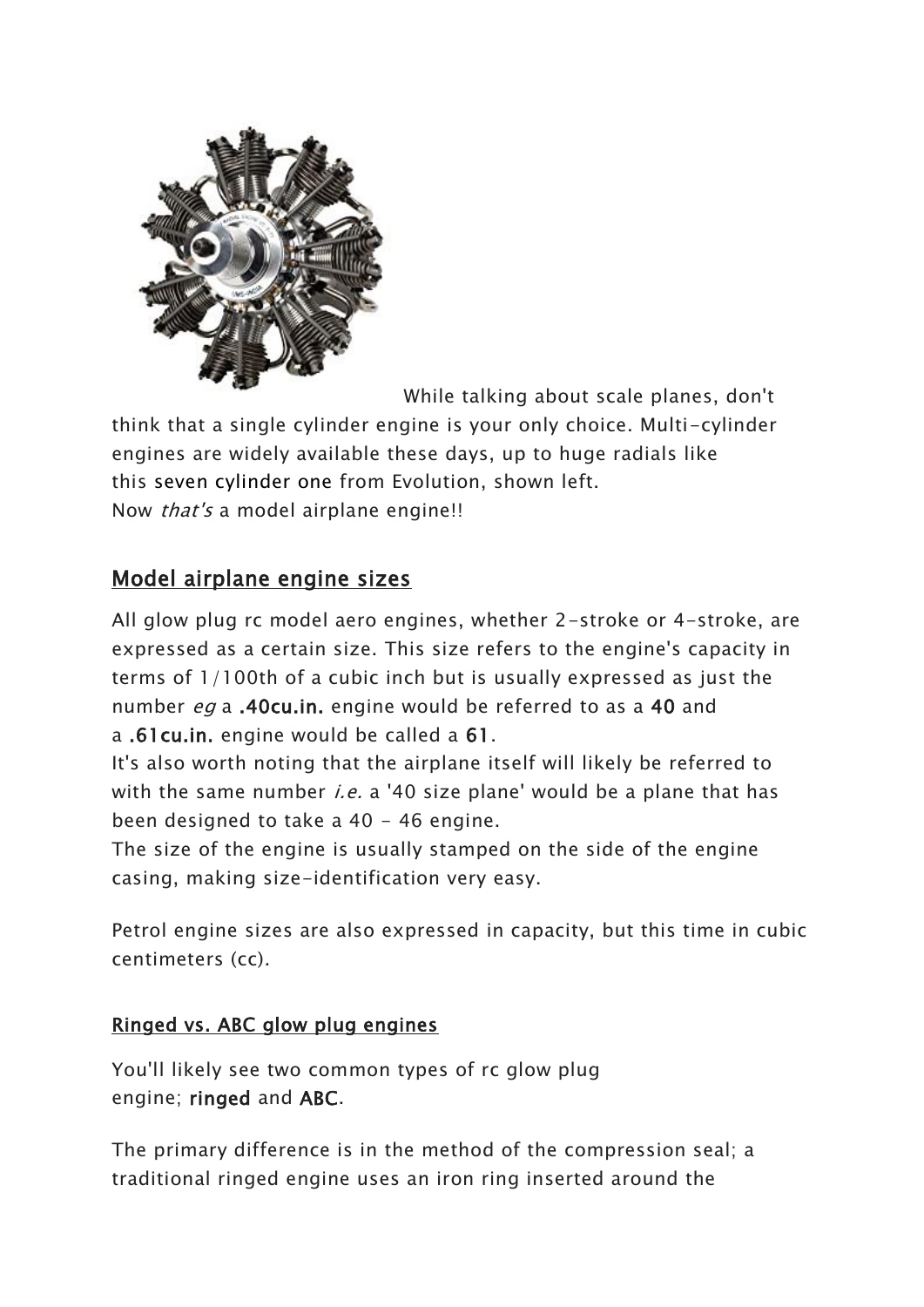aluminium piston that presses against the steel cylinder wall. This keeps the fuel/air mixture inside the compression chamber and oil out of it, as in a full size engine.

A more modern ABC engine does not have a ring but instead features a tapered sleeve inside the cylinder.

The letters ABC refer to the materials used; the piston is aluminium, the cylinder is brass and the inside of the cylinder (sleeve) is chrome plated. The sleeve is gently tapered inwards towards the top of the compression chamber and expands outwards as the engine heats up. The tolerances between sleeve and piston are such that a perfect seal is created when the engine is at running temperature.

The downside is that when the engine is cold, there is not a good seal between sleeve and piston away from the top of the combustion chamber and this can make starting a cold ABC more tricky.

ABC glow plug engines are supposedly the better performers, but each engine type has its loyal band of followers and ringed engines are in no way endangered! I have tried both types and haven't really noticed a huge difference between the two.

## Glow plugs for model plane engines



[W](https://www.amazon.com/gp/search?ie=UTF8&tag=rcairplanewor-20&linkCode=ur2&linkId=0fd5ebd92787bb8bab3b1c319c5cd46f&camp=1789&creative=9325&index=toys-and-games&keywords=rc%20plane%20glow%20plug)here a petrol engine uses a spark plug to ignite the fuel/air mixture within the compression chamber, so an rc model airplane glow engine uses a small glow plug.

The plug filament needs to be heated up initially using an external glow plug igniter, but once the engine is running the heat generated within the combustion chamber, as well as a chemical reaction between an ingredient of the fuel (methanol) and the plug filament, keeps the filament glowing continuously and is thus able to ignite the fuel/air mixture on each revolution, so long as the filament doesn't fail.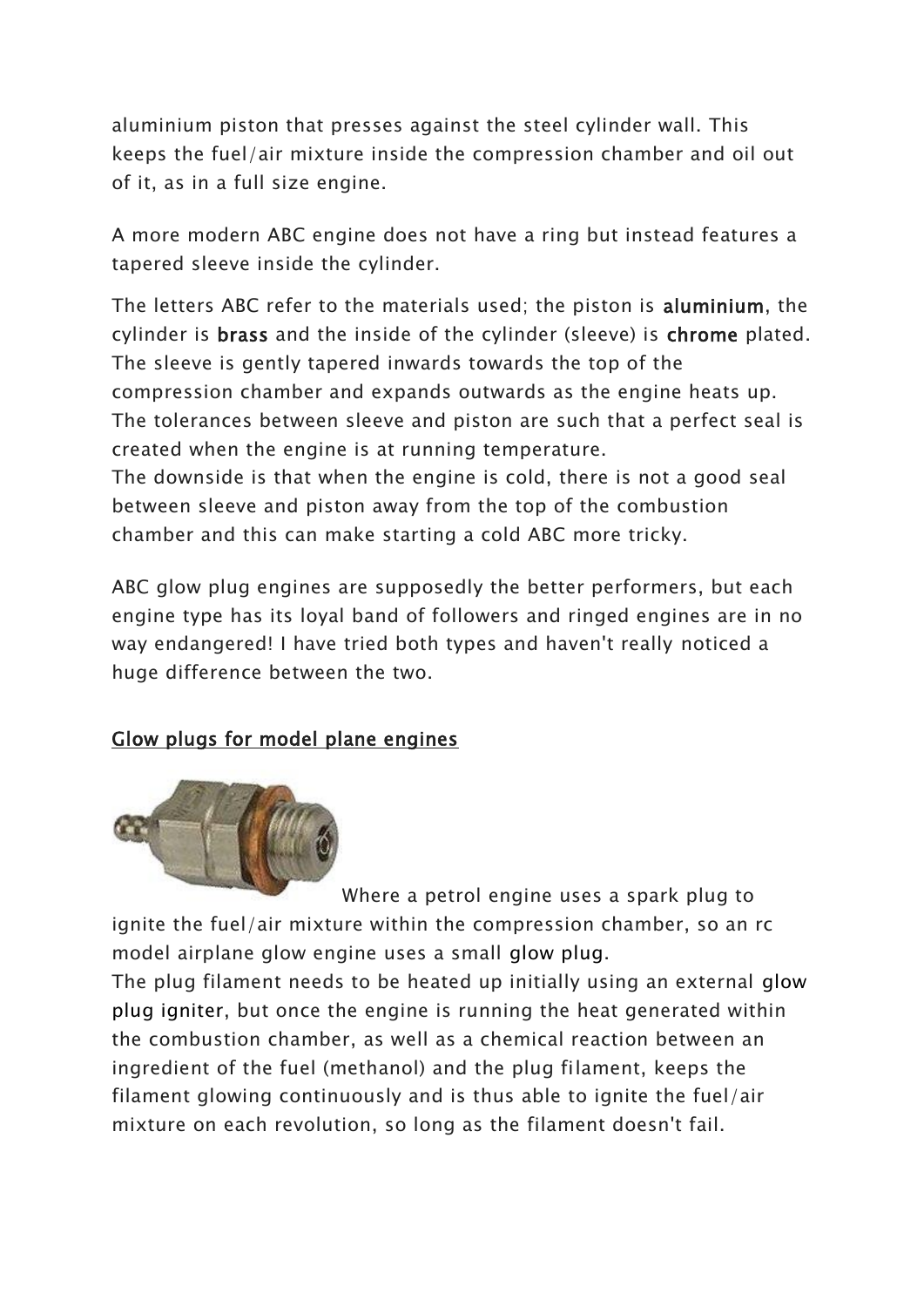Glow plugs for rc model airplane engines can be bought with different 'heat ratings' depending on the engine and flying conditions. It's a good idea to follow the engine manufacturer's recommendations when choosing a suitable plug.

The plugs can fail at any time by the filament burning out, and without a plug the engine won't run. So it's a very good idea to have a selection of spare plugs with you whenever you fly.

Similarly, always be sure that your igniter is charged because it's sickening to get to the flying field only to find that you can't heat the glow plug to get the engine running!

## Model plane engine carburation



Model airplane engines have a very simple carburettor, generally speaking. It's typically located on the top front of the engine crankcase, although some newer engines have the carb located at the rear for safer adjusting (to keep fingers well clear of the propeller).

The carb consists of a venturi where the fuel and air mix, idle screw to adjust the idle speed of the engine, mixture screw, or 'needle valve', to allow fine tuning of the fuel/air mixture and hence the high-end RPM and a rotating barrel.

This rotating barrel features an external control horn that is connected to the throttle servo linkage, and the barrel rotates as the throttle servo responds to your stick inputs. As you push up the throttle stick on the Tx, the barrel turns and opens the venturi to let more air and fuel into the combustion chamber. As you shut down the throttle, so the barrel rotates back again and the mixture is reduced by the closing of the venturi.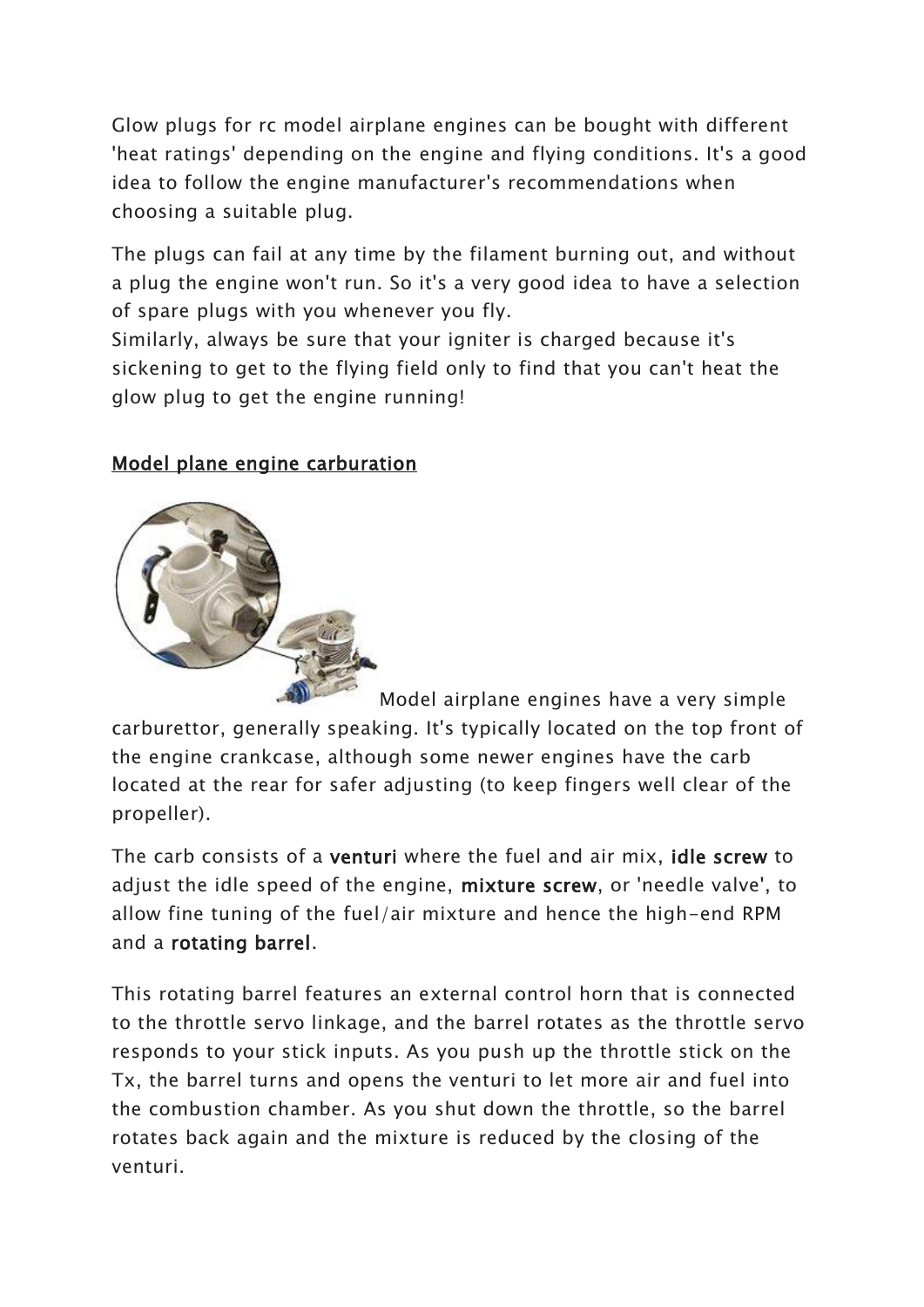A 2-stroke glow plug engine works thus... As the fuel passes into the carburettor it mixes with air being sucked in through the open venturi, this fuel/air mixture then passes through transfer ports that run vertically up the outside of the piston chamber. These ports exit into the combustion chamber above the piston. The mixture gets forced up into the combustion chamber every time the piston completes a downward stroke.

Once inside the combustion chamber the fuel/air mixture gets compressed by the piston rising back up. This rapid compression greatly increases both the pressure and temperature of the fuel/air mixture, and the red hot filament of the glow plug ignites the mixture when the piston reaches Top Dead Centre (TDC), assuming that the ignition timing is correct (ignition timing can be advanced or retarded if necessary by fitting a different length glow plug, or altering the height of the current plug by using shims or washers).

The resulting explosion forces the piston back down again. As the piston moves downwards, the burned gases are expelled through the exhaust ports, and the cycle begins again.

Below is a great video showing the construction and workings of a typical 2-stroke model airplane engine. The video comes courtesy of Juan Seren [\(http://jas-3d.blogspot.com/\)](http://jas-3d.blogspot.com/).

Model airplane engines *can* be very temperamental sometimes and require what seems to be endless adjustments to keep them running smoothly. Even when correctly tuned and run-in, it is perfectly normal for the needle valve to require regular adjustment before, and even during, each flying session due to changing atmospheric conditions. Cold and damp weather can cause starting and running problems for rc glow plug engines, as can poor quality or old fuel, air leaks in the fuel system and other issues, but the biggest cause of a non-starting engine is often simply a burnt out glow plug!

## Other RC model airplane engines

While glow plug engines are by far the most common type found on the flying field, they are not the only type.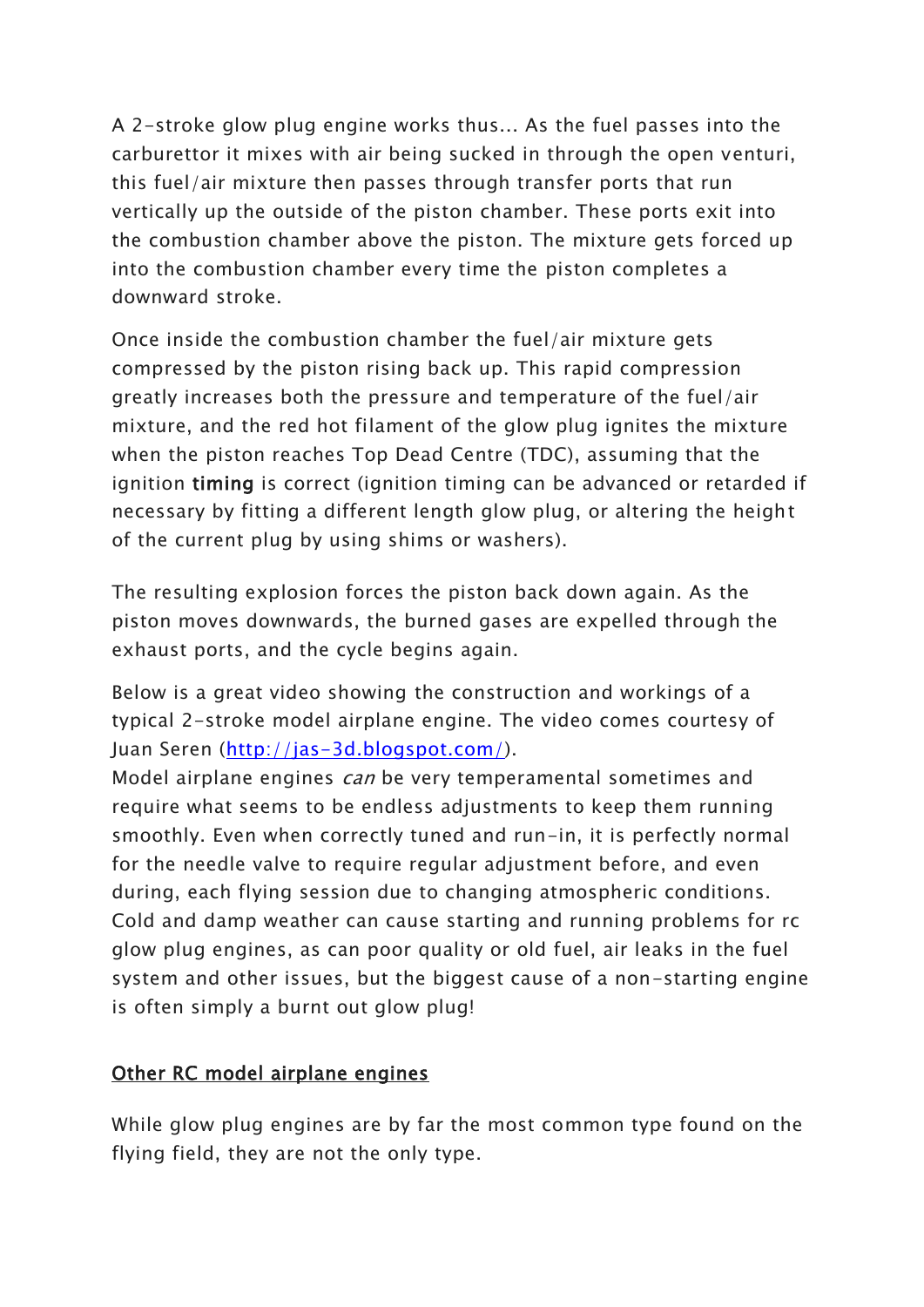

Petrol rc plane engines, such as

this Evolution 80GX, for example, are becoming increasingly common. Traditionally petrol engines have only been available in larger sizes (say upwards of 50cc) but thanks to better technology smaller petrol engines are now starting to appear, right down to 10cc which equates to a 40 size glow plug engine!

Also, 2-stroke and 4-stroke petrol engines are readily available for the radio control flying hobby whereas previously 4-stroke petrol engines were both elusive and expensive.

More impressively, some smaller petrol rc plane engines such as the OS GGT engines are using glow plug technology, making them easier to start and require less maintenance. In short, the convenience of glow combined with the economy of petrol!

Cost is a major factor of a petrol rc plane engine. Regular unleaded petrol is a lot cheaper than glow fuel, and although the initial cost of a petrol engine might be more, the ongoing running costs will be less.



Diesel engines are another choice but

are probably the least common of all IC model aero engines.